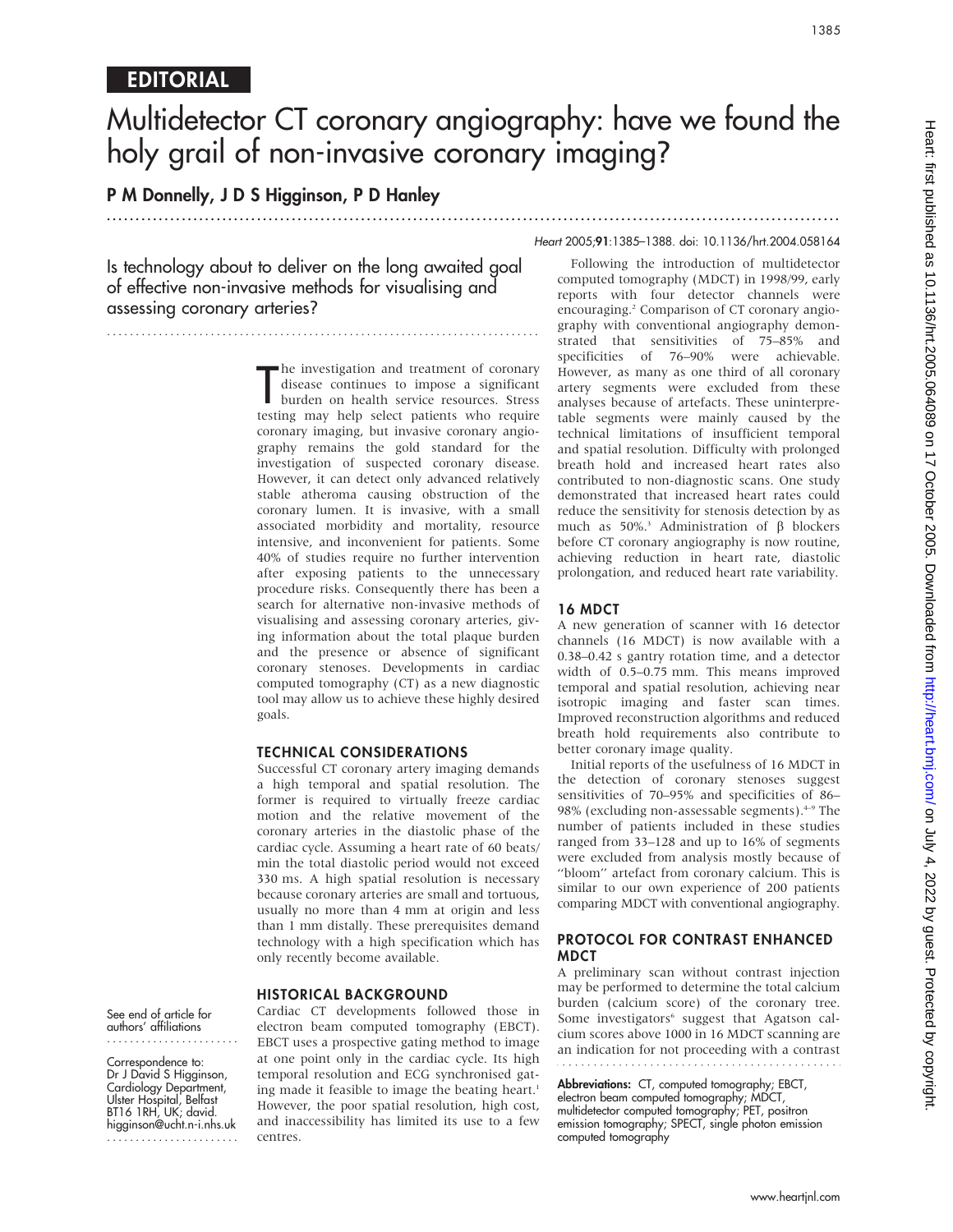

Figure 1 Three dimensional volume rendered reconstruction.

enhanced scan. However, in our institution useful imaging of coronary arteries not affected by calcium artefact may still be obtained in this subgroup. Using a table feed of 5.7–6.8 mm/s (determined by heart rate and the pitch of scan), tube current 400–500 mAs, and tube voltage of 120–140 kv (determined by patient size), non-ionic contrast media containing 300 mgI/ml is injected via an antecubital vein. The scan is triggered automatically when the concentration of contrast in the ascending aorta reaches 150 Hu. The entire heart volume from aortic root to diaphragm is scanned within a single breath hold (20 s). Total examination time (door to door) is 15 minutes.

### IMAGE RECONSTRUCTION

Raw data reconstruction requires a further 15 minutes before coronary segmental analysis is performed. Contrast enhanced MDCT allows the acquisition of several hundred images from adjacent transaxial submillimetre overlapping slices. These are reconstructed using a retrospective ECG gating technique that facilitates data selection at a specific phase of least coronary motion within the cardiac cycle—for example, 80% of R–R interval. Image evaluation is performed at a dedicated workstation. Post-processing allows display of coronary images in various formats. ''3D volume rendered images'' of the heart are impressive (fig 1) and demonstrate the course of the coronary arteries, including anomalous coronary arteries and bypass grafts, but are of limited value in the detection of coronary stenoses. Evaluation of coronary stenoses is best from axial images (fig 2). ''Multiplanar reconstructions'' are made by navigation through a dataset of axial images for each coronary artery. Assessment of coronary arteries is based on two dimensional reconstructions of the vessel in at least two orthogonal planes (fig 3). ''Curved multiplanar reconstructions'' allow the tortuous course of a coronary artery to be displayed in a single image (fig 4). While multiplanar reconstructions are useful for short stenoses, longer coronary artery segments may be displayed in ''maximum intensity projections'' of greater thickness, but there is overlap from adjacent structures. Each coronary artery is analysed in a standard per segment model (American Heart Association coronary artery segments).



Figure 2 Transaxial slice.



Figure 3 Multiplanar reconstruction of the left circumflex coronary artery. LA, left atrium, LV, left ventricle; RA, right atrium; RV, right ventricle.

### CORONARY CALCIUM

Coronary calcium is a reliable marker of atherosclerotic plaque burden<sup>10</sup> and an independent predictor of cardiovascular events. MDCT can readily produce a ''calcium score'', but while calcium is helpful in defining risk, its high attenuation values prohibit accurate interpretation of the coronary artery lumen. This dilemma can only be resolved with further improvements in spatial resolution and is a significant barrier to acceptance of CT coronary angiography as the investigation of choice, except perhaps in low and intermediate risk groups.

One approach suggested to overcome this difficulty is to perform a non-enhanced sub-second coronary calcium score before CT coronary angiogram. Patients with a high calcium score—for example,  $> 1000$ —and therefore at greatest risk of significant underlying obstructive disease would not undergo a CT angiogram and instead be referred for standard catheter angiography.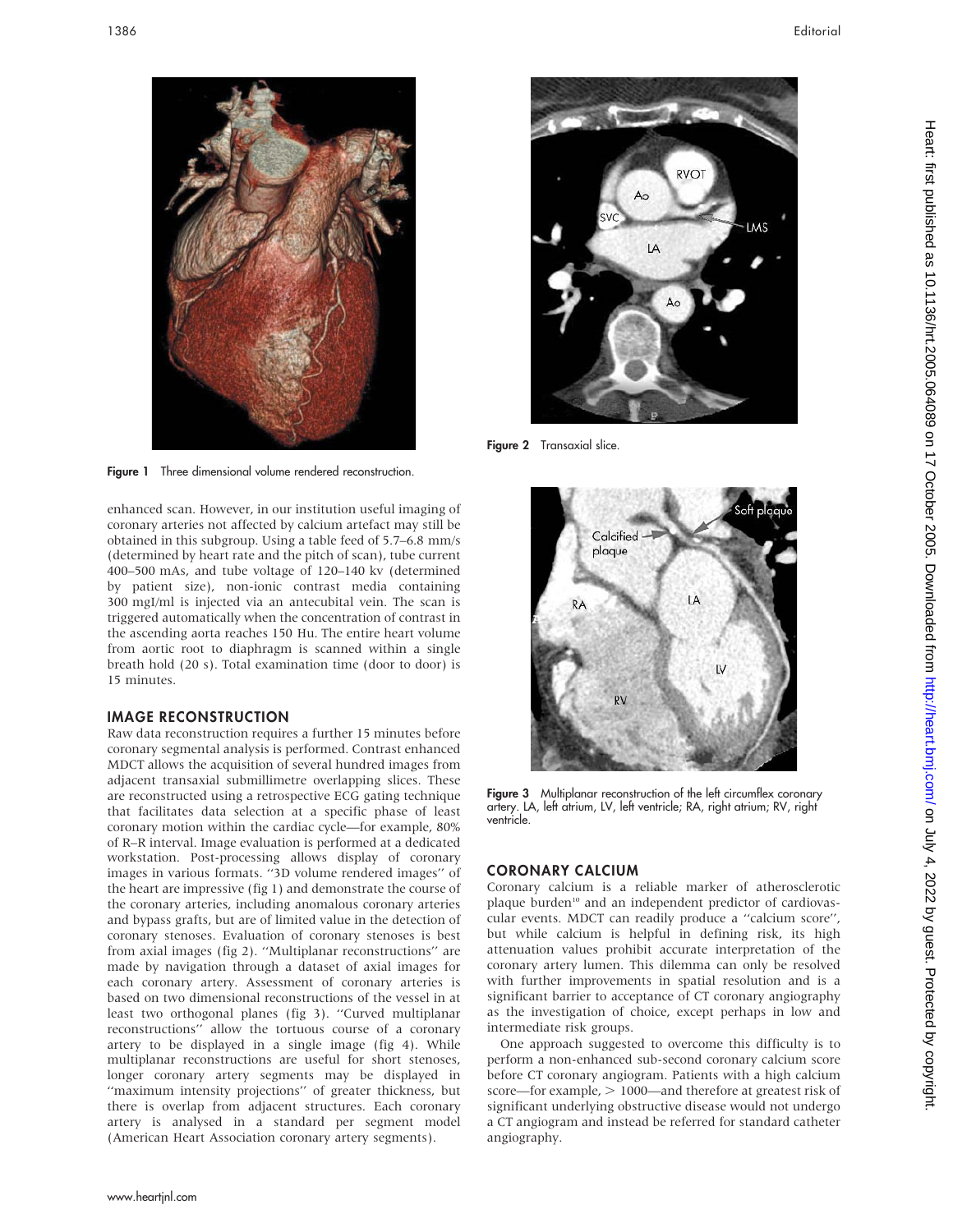

Figure 4 Curved multiplanar reconstruction. AO, aorta; LAD, left anterior descending coronary artery; LCX, left circumflex coronary artery; RCA, right coronary artery.

# RADIATION EXPOSURE

Another significant limitation of cardiac CT is the radiation exposure. At present our own research group using 16 MDCT have found effective radiation dose to range from 6– 13 mSv.11 This is in excess of a conventional coronary angiogram (3–5 mSv with no left ventriculogram). It would be difficult to justify this double exposure in all patients, many of whom require subsequent coronary catheterisation. Manufacturers are currently assessing ways of reducing radiation exposure. One such method is tube dose modulation (ECG pulsing) using a high tube current and voltage only during the period of data acquisition.

#### FUTURE ROLE

MDCT will become increasingly available in district general hospitals as CT scanners are upgraded. This accessibility, the rapid scan times, and lack of patient hospitalisation make it an exciting prospect for diagnostic cardiology, especially when there is no ''on site'' catheter laboratory. It is establishing itself as a robust imaging modality that accurately identifies plaque burden, coronary artery anomalies,<sup>12</sup> coronary and pulmonary venous anatomy, and the patency of coronary artery bypass grafts<sup>13</sup> (fig 5). The patency of coronary stents may be demonstrated in some patients (fig 4) without the artefact of 4 MDCT scanners but spatial resolution remains an issue.14 Early work in select patient groups assessing coronary artery stenoses, plaque morphol $ogy<sup>15</sup>$  and cardiac function<sup>16</sup> is promising.



Figure 5 Multiplanar reconstruction of saphenous vein graft to right coronary artery.

Have we then found the ''holy grail'' of non-invasive coronary imaging?

The ability to visualise coronary arteries directly, assess cardiac function, and detect subclinical disease from a 20 second scan make MDCT more attractive than conventional stress testing. However, the significant radiation exposure makes it unattractive to screen the low risk population. Similarly, there is no justification for imaging high risk patients who clearly require coronary angiography and percutaneous intervention, without additional radiation exposure. It is unlikely that the financially constrained UK health system will adopt routine MDCT in the accident and emergency department to triage chest pain patients for ''rule out'' of pulmonary embolism, aortic dissection, and coronary disease.

The present niche of MDCT should be as an adjunct to coronary catheterisation in the assessment of patients and a useful gatekeeper ensuring appropriate triage of patients for catheterisation. This is especially true in the intermediate risk group and where there is atypical chest pain, inconclusive stress testing, or before urgent non-cardiac surgery.

This year has seen the introduction of 40 and 64 MDCT scanners with shorter scan times and improved temporal resolution that will further improve image quality. The development of hybrid CT/PET,<sup>17</sup> CT/SPECT scanners, and flat panel technology providing morphological and metabolic/ functional information in a single scan will secure a central role for cardiac CT in routine clinical practice. The elusive "holy grail" may at last be within grasp.

#### Authors' affiliations .....................

P M Donnelly, J D S Higginson, Cardiology Department, Ulster Hospital, Belfast, UK

P D Hanley, Radiology Department, Ulster Hospital

#### **REFERENCES**

- 1 Achenbach S, Moshage W, Ropers D, et al. Value of EBCT for the noninvasive detection of high grade coronary artery stenoses and occlusions. N Engl J Med 1998;339:1964–71.
- 2 Achenbach S, Giesler T, Ropers D, et al. Detection of coronary artery stenoses by contrast-enhanced retrospectively electrocardiographically-gated, multislice spiral computed tomography. Circulation 2001;103:2535–8.
- 3 Nieman K, Rensing BJ, van Geuns RJ, et al. Non-invasive coronary angiography with multislice spiral computed tomography: impact of heart rate. Heart 2002;88:470–4.
- 4 Nieman K, Cademartiri F, Lemos PA, et al. Reliable non-invasive coronary angiography with fast sub millimetre multislice spiral CT. Circulation 2002;106:2051–4.
- 5 Ropers D, Baum U, Pohle K, et al. Detection of coronary artery stenoses with thin-slice multi-detector row spiral computed tomography and multiplanar reconstruction. Circulation 2003;107:664–6.
- 6 Kuettner A, Trabold T, Schroeder S, et al. Non-invasive detection of coronary lesions using 16-detector multislice spiral computed tomography technology. J Am Coll Cardiol 2004;44:1230–7.
- 7 Martuscelli E, Romagnoli A, D'Eliseo A, et al. Accuracy of thin-slice computed tomography in the detection of coronary stenoses. Eur Heart J 2004;25:1043–8.
- 8 Hoffman U, Moselewski F, Cury R, et al. Predictive value of 16-slice multidetector spiral computed tomography to detect significant obstructive coronary artery disease in patients at high risk of coronary artery disease. Circulation 2004;110:2638–43.
- 9 Mollet NR, Cademartiri F, Nieman K, et al. Multislice spiral computed tomography in patients with stable angina pectoris. J Am Coll Cardiol 2004;43:2265–70.
- 10 Sangiorgi G, Rumberger JA, Severson A, et al. Arterial calcification and not luminal stenosis is highly correlated with atherosclerotic plaque burden in<br>humans. *J Am Coll Cardiol* 1998;**31**:619–23.
- 11 **Donnelly PM**, Higginson JDS, Hanley P, et al. Radiation dose in 16 multi-slice CT imaging of the coronary arteries. Irish J Med Sci 2004;173:49–50.
- 12 Ropers D, Moshage W, Daniel WG, et al. Visualisation of coronary artery anomalies and their anatomic course by contrast enhanced electron beam tomography and three dimensional reconstruction. Am J Cardiol 2001<sup>:</sup>87:193–7.
- 13 Schlosser T, Konorza T, Hunold P, et al. Non-Invasive visualisation of coronary artery bypass grafts using 16-detector row computed tomography. J Am Coll Cardiol 2004;44:1224–9.